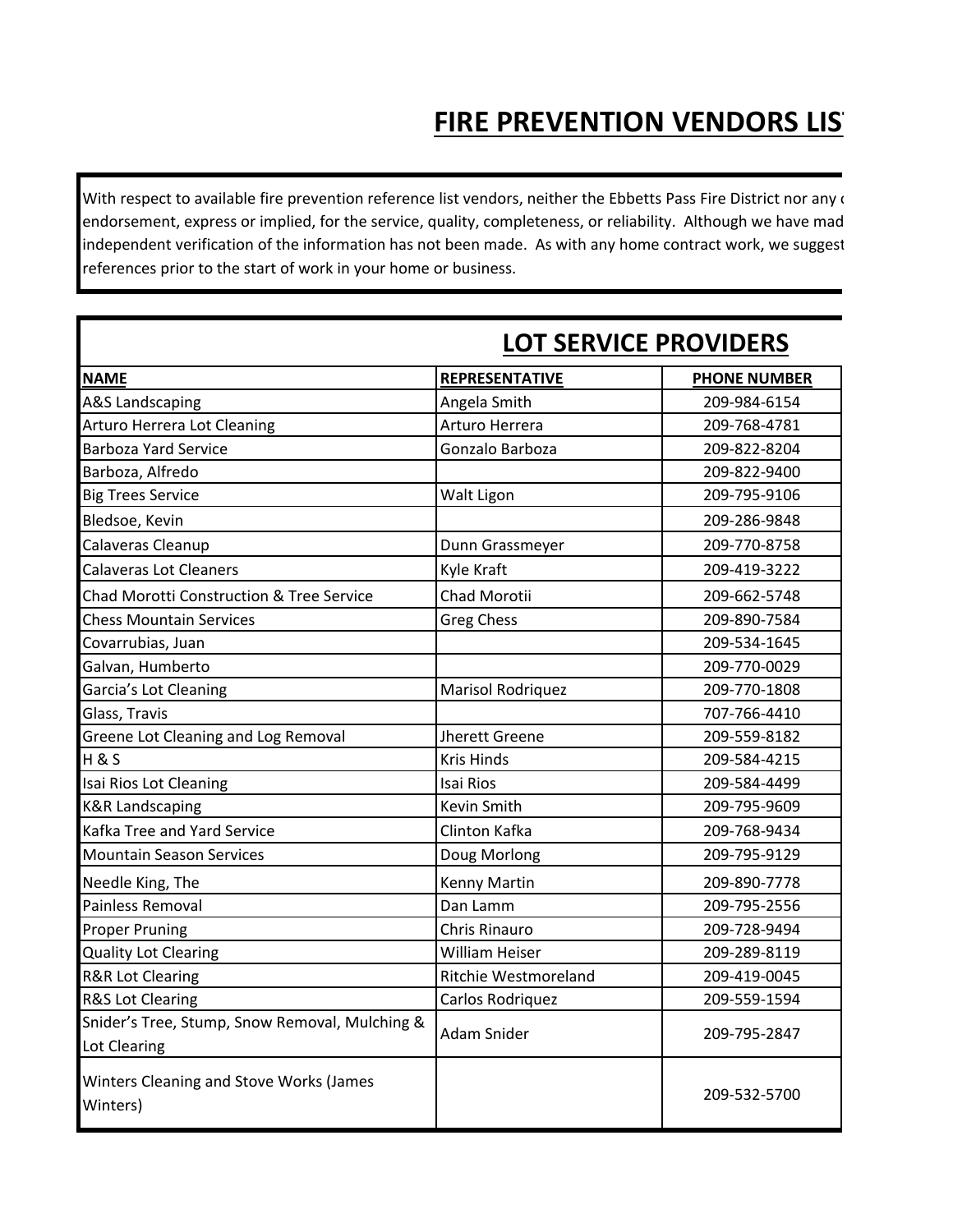| <b>TREE SERVICE PROVIDERS</b>                                  |                                                    |                     |
|----------------------------------------------------------------|----------------------------------------------------|---------------------|
| <b>NAME</b>                                                    | <b>REPRESENTATIVE</b>                              | <b>PHONE NUMBER</b> |
| A-1 Land Management, Inc. Tree Service                         | <b>Ron Nichols</b>                                 | 209-736-6786        |
| <b>Big Trees Service</b>                                       | Walt Ligon                                         | 209-795-9106        |
| Callahan Logging Co., LLC                                      |                                                    | 209-768-8101        |
| Chad Morotti Construction & Tree Service                       | Chad Morotii                                       | 209-662-5748        |
| <b>Chess Mountain Services</b>                                 | <b>Greg Chess</b>                                  | 209-890-7584        |
| H.E.O. Tree Pro                                                |                                                    | 209-768-5786        |
| <b>Kendall Stock's Tree Service</b>                            | <b>Kendall Stock</b>                               | 209-743-8813        |
| Mario's Tree Service                                           | Mario Vasquez Rodriquez &<br><b>Moises Cancino</b> | 951 903 6398        |
| <b>Mountain Home Tree Service</b>                              |                                                    | 209-928-5777        |
| Nate's Tree Service and Stump Removal                          | Michelle Gray                                      | 209-532-2460        |
| <b>Proper Pruning</b>                                          | <b>Chris Rinauro</b>                               | 209-728-9494        |
| Ronwright Logging                                              | <b>Ron Glass</b>                                   | 707-766-4410        |
| Sapien's Tree Service, Snow Removal Logging                    | Robert Sapien                                      | 209-795-6135        |
| Scott Ball                                                     |                                                    | 209-795-1077        |
| Sierra West Logging                                            |                                                    | 209-795-4158        |
| Snider's Tree, Stump, Snow Removal, Mulching &<br>Lot Clearing | Adam Snider                                        | 209-795-2847        |
| The Tree Whisperer                                             |                                                    | 209-795-7332        |
| Tim's Tree Service                                             | <b>Tony Haley</b>                                  | 209-772-9833        |
| Timbertech                                                     |                                                    | 209-768-7466        |

### **TREE SERVICE PROVIDERS**

#### **DEBRIS DISPOSAL**

| <b>NAME</b>                                   |            | <b>PHONE NUMBER</b> |
|-----------------------------------------------|------------|---------------------|
| Miller's Rock & Wood                          |            | 209 795 4875        |
| <b>Red Hill Transfer Station</b>              |            | 209 736 2144        |
| <b>Red Hill Transfer Station</b>              | Yard Waste | 209 736-6891        |
| <b>Rock Creek Solid Waste Facility</b>        |            | 209-754-6403        |
| Ronwright Logging, Lumber, Construction, Inc. |            | 209-795-9648        |

#### **FOR UP-TO DATE INFORMATION ON WOOD, YARD WASTE, HAZARDOUS \ CALL 209-754-6403 OR GO TO www.calaverasred.**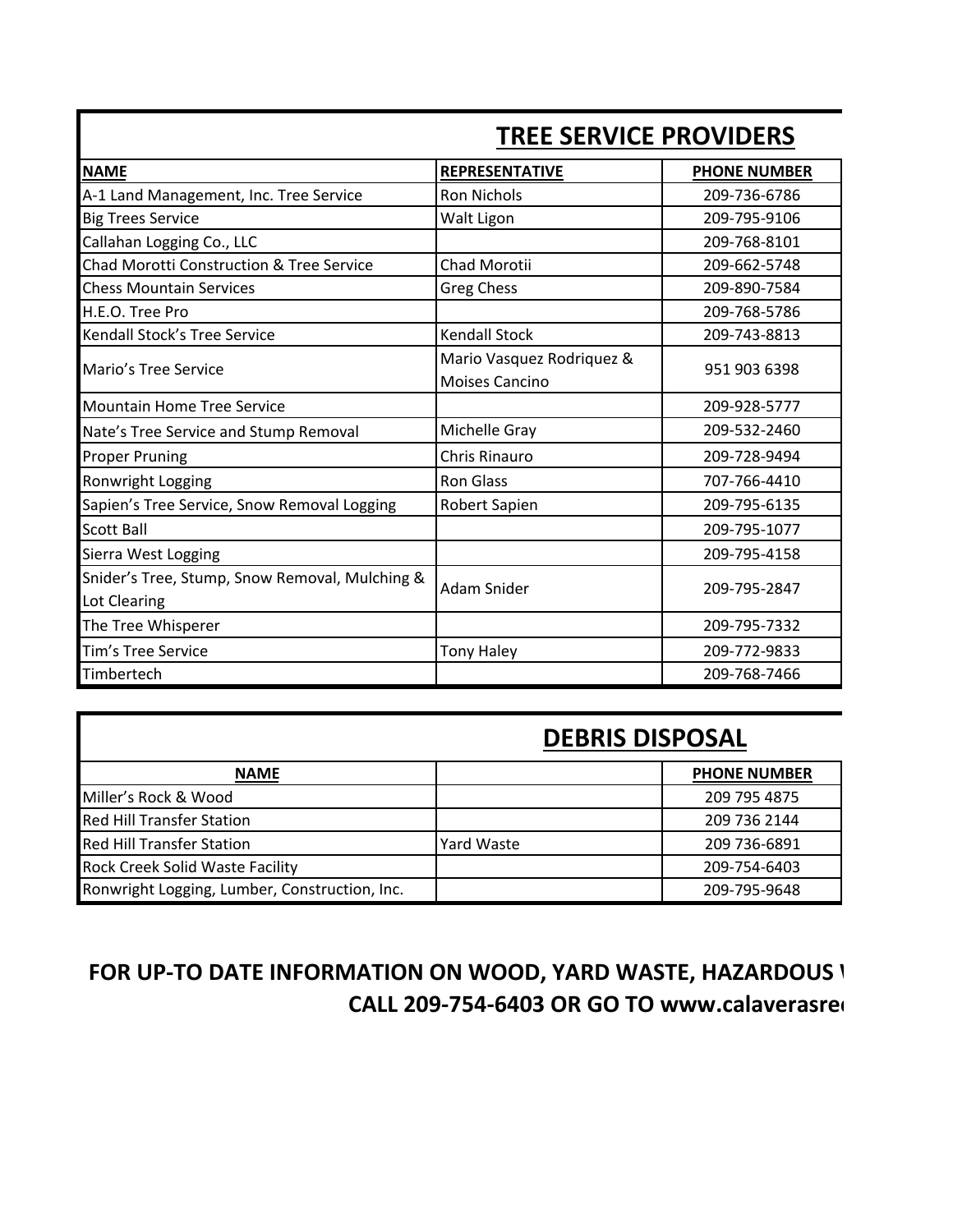**FIRE** 

of its employees makes any warranty or le reasonable efforts to obtain accurate information, t that you verify any contractor's licenses and check

| <b>EMAIL ADDRESS</b>             |
|----------------------------------|
| angelasmith95228@gmail.com       |
| 2herreraarturo@gmail.com         |
| gonzalobarboza70@gmail.com       |
| alfredobarboza443@gmail.com      |
| waltligon@comcast.net            |
| kevinjbledsoe@gmail.com          |
| calaverascleaunup@yahoo.com      |
| calaveraslotclearing@gmail.com   |
| cmorotti5@gmail.com              |
| g61chess@gmail.com               |
| juancovarrubias91@yahoo.com      |
| humberto.galvan@icloud.com       |
| garciaslotclearing@gmail.com     |
| lumbermill@comcast.net           |
| greenejherret969@gmail.com       |
| hinds.sons@yahoo.com             |
| herrera. 7. isai@gmail.com       |
| goldriver74@yahoo.com            |
| clintonkafka@gmail.com           |
| dougmorlong@comcast.net          |
| kennymartin10@hotmail.com        |
| dlammpainlessremoval@icloud.com  |
| properpruningservice@gmail.com   |
| allaroundhauling@icloud.com      |
| rrlotclearing@gmail.com          |
| rodriquezandsons1@yahoo.com      |
| snidersnowremoval@outlook.com    |
| <u> ames@winterscleaning.com</u> |
| www.winterscleaning.com          |
| www.wintersstoveworks.com        |
|                                  |